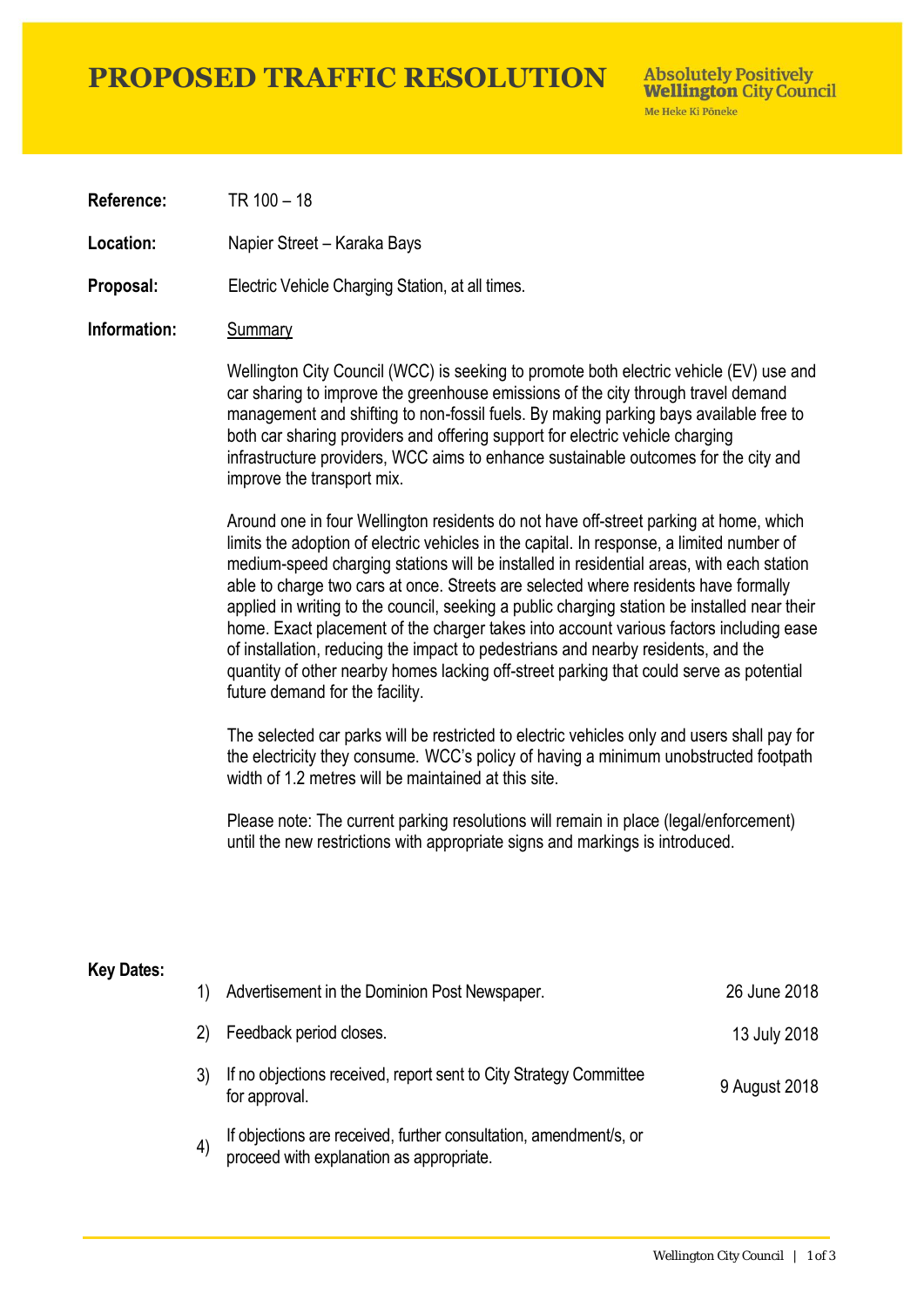# **PROPOSED TRAFFIC RESOLUTION**

## **Legal Description:**

*Add to Schedule B (Class Restricted) of the Traffic Restrictions Schedule* 

| <b>Column One</b>    | <b>Column Two</b>                                                                | <b>Column Three</b>                                                                                                                                                                                                                                  |
|----------------------|----------------------------------------------------------------------------------|------------------------------------------------------------------------------------------------------------------------------------------------------------------------------------------------------------------------------------------------------|
| <b>Napier Street</b> | Parking place in the form<br>of electric vehicles only<br>parking, at all times. | East side, commencing 129.2 metres<br>north of its intersection with Nevay<br>Road (Grid coordinates<br>$X = 1,753,150.160$ m<br>$Y = 5,425,642.520$ m) and extending<br>in a northerly direction following the<br>eastern kerbline for 11.2 metres. |

**Date:** 20/06/18

**Prepared By:** Charles Kingsford **(Principal Traffic Engineer, T/L) Approved By:** Steve Spence **(Chief Advisor, Transport & Infrastructure)**

## **WCC Contact:**

#### Sigurd Magnusson **Sustainability Advisor**

Wellington City Council 101 Wakefield Street / PO Box 2199, Wellington Phone: +64 4 803 8697 Email: electricvehicles@wcc.govt.nz